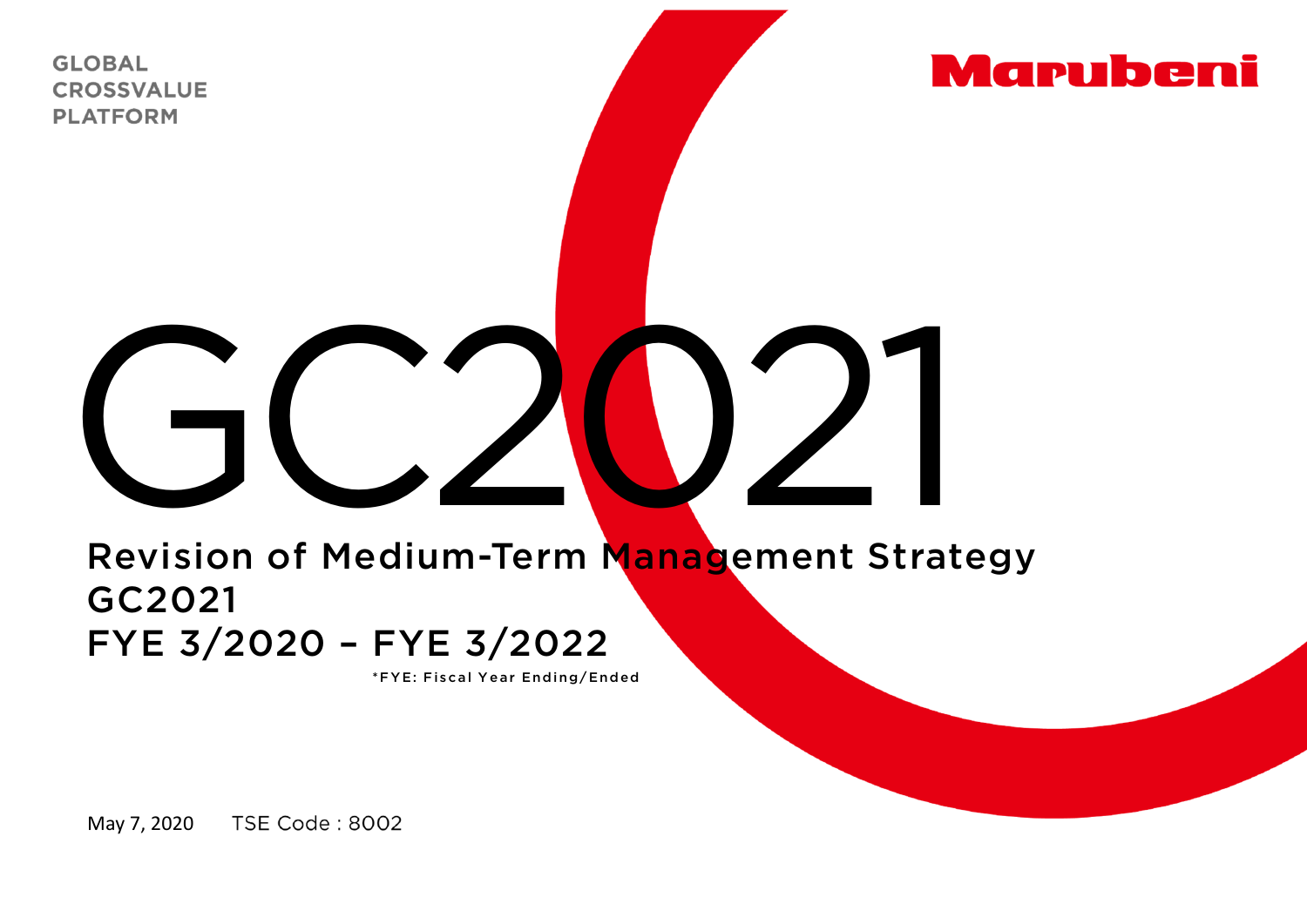## **01 Management's view of the Business Environment**

| <b>Downward revision</b><br>of FYE 3/2020<br>results | $\triangleright$ With the deterioration of the business environment caused by COVID-19<br>combined with fall of crude oil prices, the value of weaker businesses<br>and assets of concern have been reassessed, removing the risk of<br>future impairment loss.                                                                                                                                                        |
|------------------------------------------------------|------------------------------------------------------------------------------------------------------------------------------------------------------------------------------------------------------------------------------------------------------------------------------------------------------------------------------------------------------------------------------------------------------------------------|
|                                                      | $\triangleright$ Net loss of \\$197.5 billion (including one-time items of \\$422.0 billion)                                                                                                                                                                                                                                                                                                                           |
|                                                      | $\triangleright$ Net D/E ratio slipped back to 1.16 times.                                                                                                                                                                                                                                                                                                                                                             |
| <b>COVID-19 shock</b>                                | $\triangleright$ COVID-19 has stopped the movement of people worldwide, leading to<br>the worst financial crisis since World War $\mathbb I$ , and the first major one<br>since the 2008 global financial crisis.<br>$\triangleright$ This situation threatens the life and safety of people, possibility of a<br>sustainable society, and may have a huge impact on the economy,<br>society and values of the future. |
|                                                      | $\triangleright$ An early medical breakthrough is unlikely. Rapid recovery (also called a<br>"V-shaped recovery") of the global economy is extremely difficult, and a<br>worldwide recovery is expected to be sluggish ("L-shaped" recovery<br>timeline). 2021 may also be a year of slow and moderate recovery.                                                                                                       |

- $\bullet$ The safety of Marubeni group's employees worldwide, customer and partner is our top priority.
- $\bullet$  Brace for an expected long-lasting impact to our business environment and focus on rebuilding and strengthening our business foundation.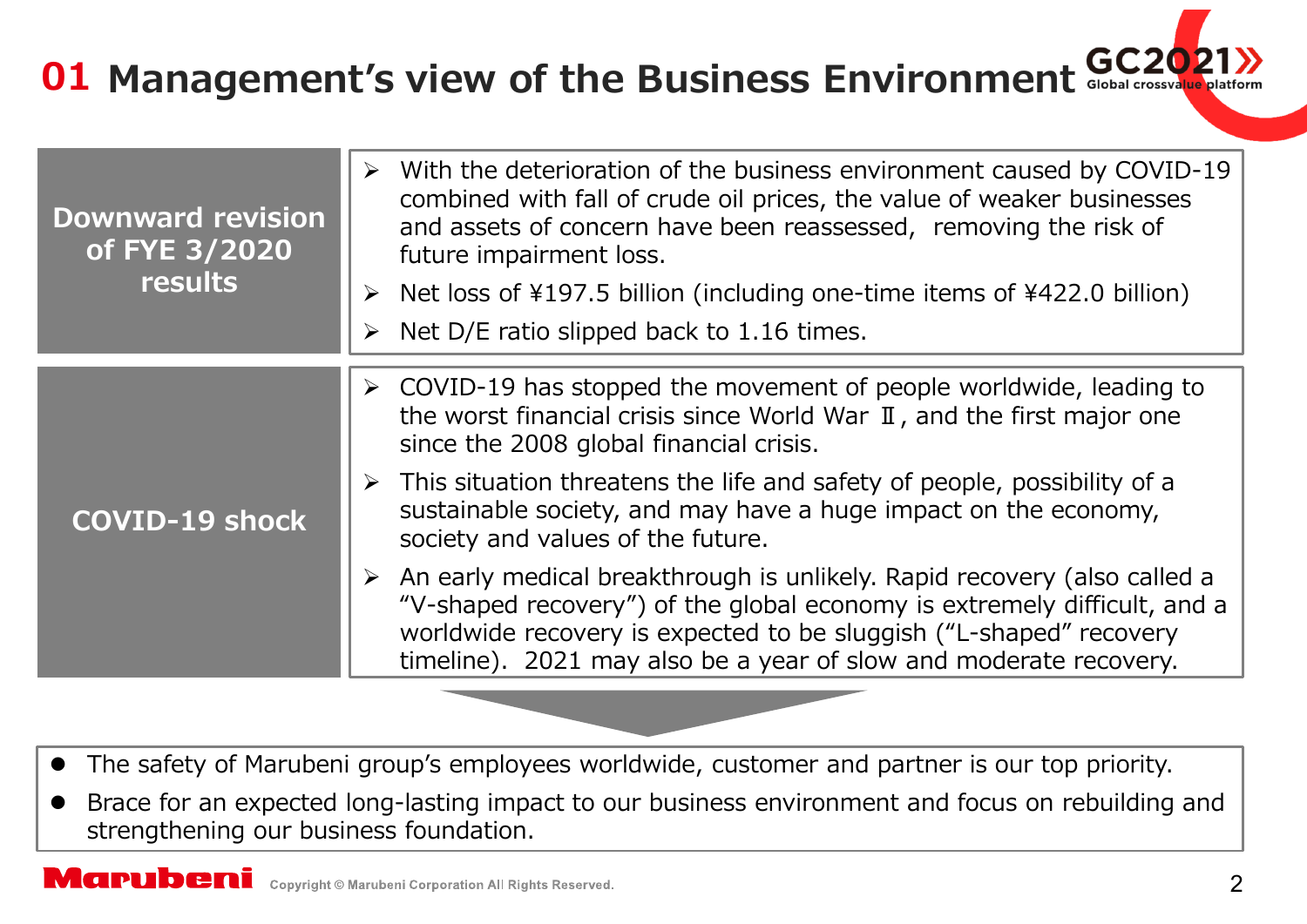

| <b>Rebuild and</b><br><b>Strengthen</b><br><b>Financial</b><br><b>Foundation</b> | $\triangleright$ As a result of a huge loss in FYE 3/2020, our top priority is to focus on<br>cash flow management in order to rebuild and strengthen our financial<br>foundation.<br>$\triangleright$ Prioritize repayment of debt by accumulating positive free cash flow<br>after delivery of shareholder returns during the GC2021 period and<br>achieve net D/E ratio of around 1.0 times at the end of March 2022. |
|----------------------------------------------------------------------------------|--------------------------------------------------------------------------------------------------------------------------------------------------------------------------------------------------------------------------------------------------------------------------------------------------------------------------------------------------------------------------------------------------------------------------|
|                                                                                  |                                                                                                                                                                                                                                                                                                                                                                                                                          |
| <b>Enhancement of</b><br><b>Business Strategies</b>                              | $\triangleright$ Maintain the Basic Policy of Management Strategy in GC2021<br>"Corporate value enhancement in the medium to long term by<br>strengthening existing business and creating new business models"<br>$\triangleright$ Focus on preserving and improving existing businesses including cost<br>reduction measures and establish sustainable and stronger business<br>foundation.                             |
|                                                                                  | Envisage what a post COVID-19 world will look like, including the<br>≻<br>economy, social issues, growth domains and change of business<br>models; proactively recycle assets and enhance the value of assets.<br>$\triangleright$ Assessment of past business and investment performance to further<br>enhance and strengthen our risk management practices.                                                            |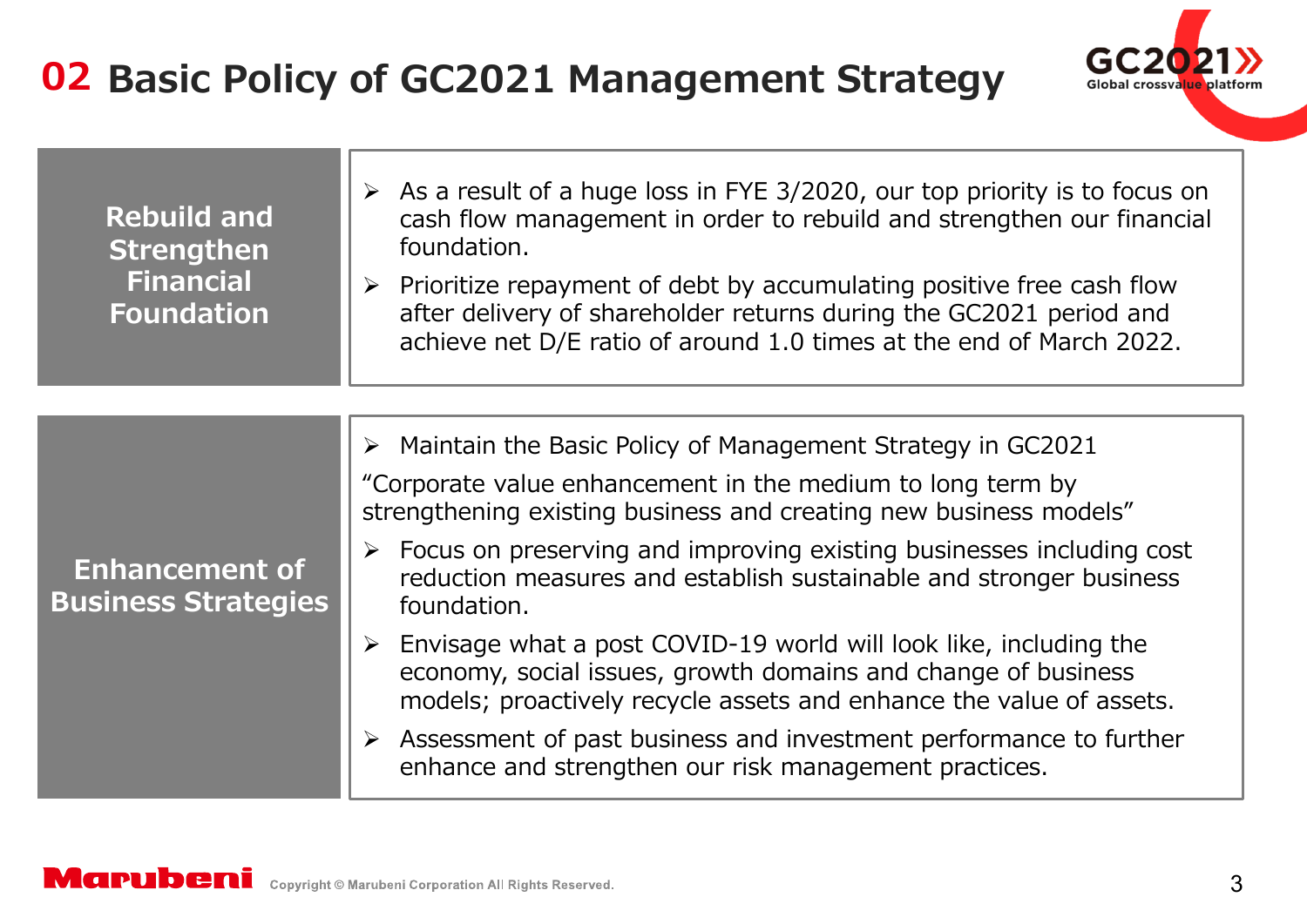

- Current dividend policy maintained; Consolidated dividend payout ratio of 25% or more, based on the forecast announced at the beginning of the fiscal year as <sup>a</sup> minimum.
- The dividend for FYE 3/2021 will be set at ¥15/share (interim dividend of ¥7.5 per share, year-end dividend of ¥7.5 per share) as a minimum.
- $\triangleright$  Prioritize maintaining and enhancing the value of existing businesses. There will be no share buybacks during the period of the GC2021 medium-term management strategy (FYE 3/2020 – FYE 3/2022 )